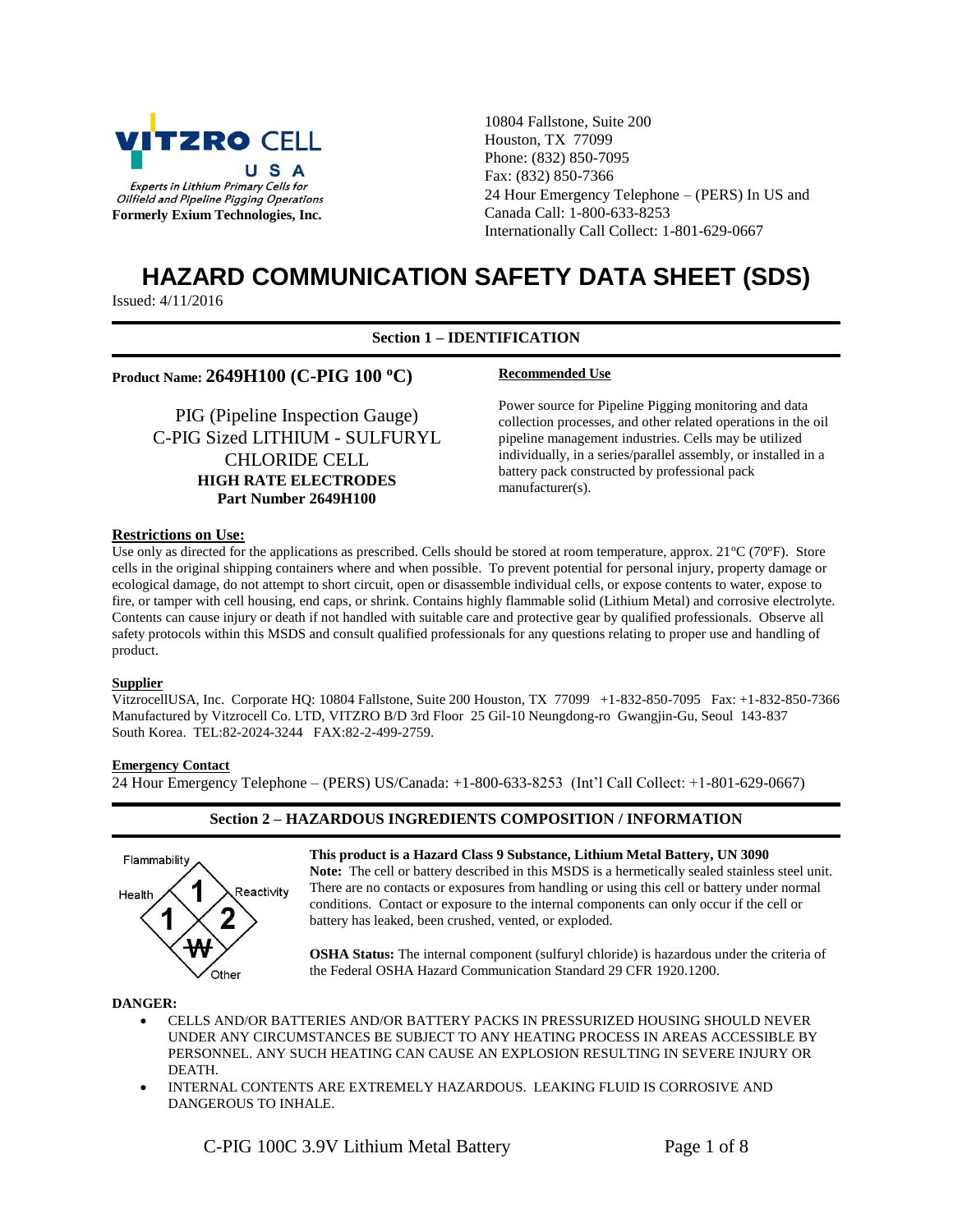- **BATTERIES ARE EXPLOSIVE AT HIGHER TEMPERATURES (ABOVE 180 °C / 365 °F), EXPOSED TO FIRE,** CHARGED, SHORT CIRCUITED, OR CRUSHED. WARNING: IT IS DANGEROUS TO APPLY EXTRERNAL HEAT SOURCES TO BATTERIES. EXPLOSION MAY RESULT IN SEVERE INJURY OR DEATH.
- $\bullet$  DO NOT EXPOSE TO TEMPERATURES ABOVE TEMPERATURE RATING OF CELL (100  $^{\circ}$ C / 212  $^{\circ}$ F) AS SPECIFIED BY MANUFACTURER, DUE TO LEAK AND EXPLOSION HAZARD.DO NOT LET INTERNAL COMPONENTS ENTER MARINE ENVIRONMENTS. AVOID RELEASES INTO WATERWAYS, WASTEWATER OR GROUND WATER.
- DEPASSIVATION WARNING: Depassivate using resistance loading only. Battery may be placed in warm sunlight or in a warm room. Do not expose to any heat source other than ambient heat. Depassivation techniques can vary significantly with the user. Vitzrocell will work with each customer's unique situation on a case-by-case basis. Depassivation information may be obtained from VitzrocellUSA, Inc. (+1-508-824-0015).
- DUE TO POTENTIAL UNRELIABILITY, IMPRECISION AND FAILURE POTENTIAL OF HEATING DEVICES, THE USE OF AN ADDED EXTERNAL HEAT SOURCE POSES A VERY REAL RISK OF PERSONAL INJORY OR DEATH TO PERSONS IN THE VICINITY OF A BATTERY BEING HEATED.
- IF CELL LEAKS OR VENTS: **Primary Routes of Entry:** Inhalation **Carcinogenicity:** Not listed by NTP, IARC, or regulated by OSHA.

**Health Hazards: Acute –** Vapors are very irritating to skin, eyes, and mucous membranes. Inhalation of large quantities of sulfuryl chloride may result in pulmonary edema.

**Chronic –** Overexposure can cause symptoms of non-fibrotic lung injury

**Signs and Symptoms of Exposure:** Eye and mucous membrane irritation.

**Medical Conditions Generally Aggravated by Exposure:** Asthma, other respiratory disorders, skin allergies, and eczema.

# **Section 3 – HAZARDS IDENTIFICATION**

| <b>Hazardous Components</b> | (Approx. % | <b>Non-Hazardous Components</b> | (Approx. % |
|-----------------------------|------------|---------------------------------|------------|
| Lithium                     | $4 - 5%$   | <b>Stainless Steel</b>          | 40-46%     |
| Sulfuryl Chloride           | 40-46%     | Nickel                          | $1 - 5\%$  |
| Gallium Chloride (GaCl3)    | $5 - 7%$   | Glass Separator                 | $1 - 3\%$  |
| Lithium Chloride            | $5 - 7%$   | Carbon                          | $3 - 4%$   |
| <b>Lithium Content:</b>     | 2.4g       | Other                           | $3 - 6\%$  |

| <b>Sulfuryl Chloride</b>                                                                           | <b>OSHA: None Established</b>                                                                                                                                                                                       |
|----------------------------------------------------------------------------------------------------|---------------------------------------------------------------------------------------------------------------------------------------------------------------------------------------------------------------------|
| CAS# 7791-25-5                                                                                     | $ACGIH: 1.0$ ppm $(5.0$ mg/m <sup>3</sup> ) ceiling                                                                                                                                                                 |
| <b>Aluminum Chloride</b><br>$CAS \# 7446-70-0$ or<br>Gallium (III) Chloride<br>$CAS \# 13450-90-3$ | <b>OSHA: None Established</b><br><b>ACGIH: None Established</b><br>NIOSH / Exium Recommended based on AICl3:<br>$2 \text{ mg/m}^3$ REL (8 h recommended exposure limit) for<br>airborne exposure of dusts or fumes. |
| Lithium                                                                                            | <b>OSHA: None Established</b>                                                                                                                                                                                       |
| $CAS \# 7439-93-2$                                                                                 | <b>ACGIH: None Established</b>                                                                                                                                                                                      |
| Lithium Chloride                                                                                   | <b>OSHA: None Established</b>                                                                                                                                                                                       |
| $CAS \# 7447 - 41 - 8$                                                                             | <b>ACGIH: None Established</b>                                                                                                                                                                                      |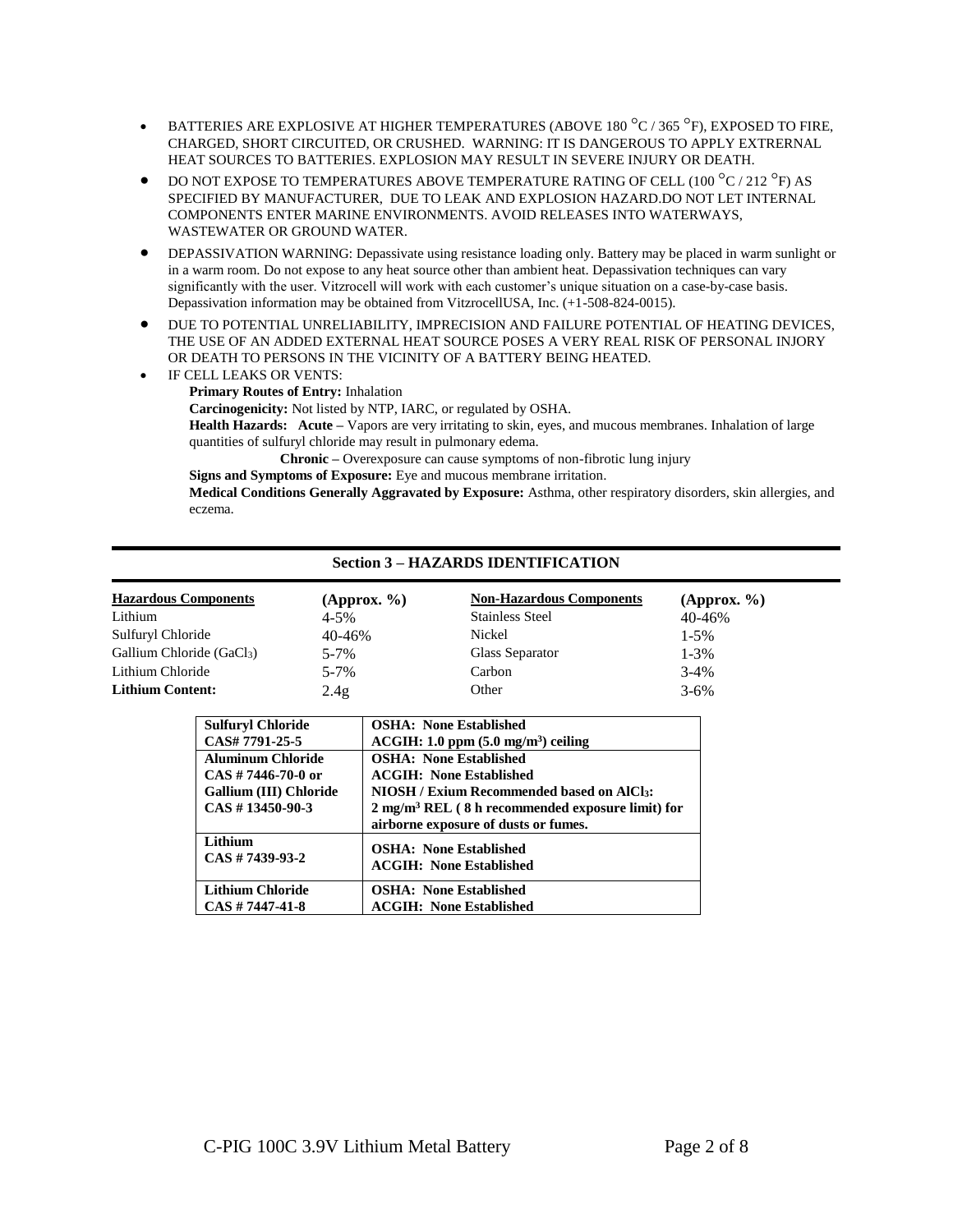#### **Section 4 – FIRST AID MEASURES**

**Signs and Symptoms of Exposure:** Eye and mucous membrane irritation.

**Medical Conditions Generally Aggravated by Exposure:** Asthma, other respiratory disorders, cough/throat irritation, skin allergies, and eczema.

- **Eye Contact:** Flush with running water for at least 15 minutes. Hold eyelids apart. Seek immediate medical attention. Contact results in acidic burns.
- **Skin Contact:** Rinse with large amounts of running water. Avoid hot water and rubbing skin. A baking soda paste applied to the contact will assist in neutralizing any acid present. If burns develop, seek medical attention. Contact results in acidic burns from decomposition products HCl and SO2.
- **Inhalation:** Remove to fresh air. If breathing is difficult, administer oxygen. If not breathing, give artificial respiration. Inhalation of large quantities of sulfuryl chloride may result in pulmonary edema.

**Ingestion:** Drink copious amounts of water (or milk if available). Do not induce vomiting. NEVER GIVE ANYTHING BY MOUTH TO AN UNCONSCIOUS PERSON. Immediately seek medical attention.

#### **Section 5 – FIRE FIGHTING MEASURES**

**Danger - Do not use water. Burning lithium will react violently with water, causing a fireball and spreading burning lithium (apx. 1000 <sup>o</sup>C, 1832 <sup>o</sup>F) up to 75 feet in all directions.**

**Extinguisher Media:** Cover with copper powder (Navy 125s), Lith-X powder, Class D fire extinguisher, Dry Sodium Chloride, Graphite Powder, Pyrene G-1.

- **Special Fire Fighting Procedures:** Cover with copper powder (Navy 125s), Lith-X powder, Class D fire extinguisher, dry lithium chloride, or graphite powder.
- **DO NOT USE:** Water, moist sand, CO2, Class ABC, soda ash extinguisher, or AFFF (Aqueous Film Forming Foam) extinguisher. Wear protective breathing apparatus; a positive pressure Self Contained Breathing Apparatus (SCBA), or Air Purifying Respirator (APR).

**Flash Point:** N/A **Auto-Ignition Temp:** N/A **Flammable Limits:** N/A

**Unusual Fire and Explosion Hazards:** Do not short circuit, recharge, over discharge (discharge below 0.0 Volts), puncture, crush or expose to temperatures above 100 °C, 212 °F. Cell may leak, vent, or explode. If a bright white flame is present, lithium content is exposed and on fire, use a Class D fire extinguisher, or media above. **Do not use water.**

#### **Section 6 – ACCIDENTAL RELEASE MEASURES**

**Accidental Releases:** Do not breathe vapors or touch liquid with bare hands (see section 2). See section 8 for PPE (Personal Protective Equipment) necessary for cleaning or containing an accidental leak.

Waste Disposal Methods: Evacuate area. If possible, a trained person should attempt to stop or contain the leak by neutralizing spill with soda lime or baking soda. A NIOSH Approved Acid Gas Filter Mask or Self-Contained Breathing Apparatus should be worn. Seal leaking battery and soda lime or baking soda in a plastic bag and dispose of as hazardous waste.

- **Aquatic Toxicity:** Do not let internal components enter marine environments. Avoid releases into waterways, wastewater or groundwater.
- **Other:** Follow North American Emergency Response Guide (NAERG) #138 for cells involved in an accident, cells that have vented, or have exploded.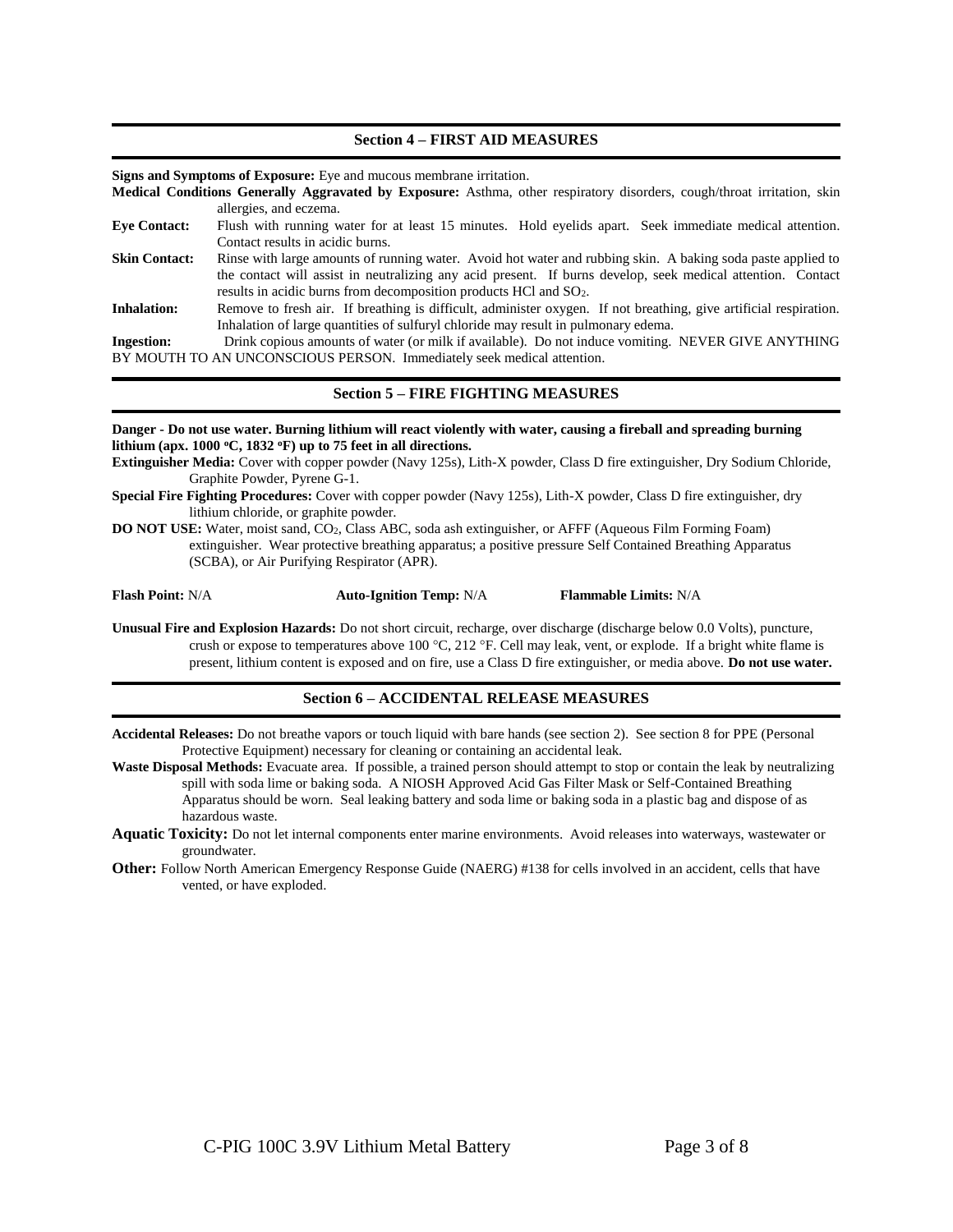#### **Section 7 – HANDLING & STORAGE**

**Storage:** Cells should be stored at room temperature, approx. 21°C (70°F). Store cells in the original shipping containers where and when possible.

**Precautions:** Do not short circuit or expose to temperatures above **100C, 212 F**. Do not recharge, over discharge, puncture or crush.

**Other Conditions:** Do not store cells in high humidity environments for long periods of time.

**Handling**: The cells and batteries are electrical storage devices. To avoid short circuiting the cell (and activating fuse, if equipped), remove all metallic jewelry, watches, etc from hands or wear gloves. Only handle cells on nonconductive surfaces such as wood, plastic, etc. to avoid shorting the cell. Make sure cells are not exposed to temperatures above 100 °C, 212 °F from heat-shrink gun, solder iron, resistance welding, etc. Contact Vitzrocell for specific handling and use concerns or questions. Recommended cells remain in their provided packaging containers until ready for use/installation.

**Recycling/Disposal:** Should be conducted only by professionals trained in the handling, disposal, transport and recycling of this material.

#### **Section 8 – EXPOSURE CONTROLS / PERSONAL PROTECTION**

#### **When handling internal components:**

**Respiratory Protection:** NIOSH Approved Acid Gas Filter Mask, or Self-Contained Breathing Apparatus. **Protective Gloves:** Outer Gloves Nitrile 15 mil (0.015 in), or thicker Inner gloves disposable nitrile. 15 mil PVC provides limited protection. Other glove materials will decompose quickly in contact with Sulfuryl Chloride electrolyte and are not recommended.

**Eye Protection:** Chemical Worker Safety Glasses, lab goggles, or face shield.

**Ventilation To Be Used:** Negative pressure chemical fume hood.

**Other Protective Clothing & Equipment:** Protective Apron, Acid Resistant Protective Clothing, and face shield. **Hygienic Work Practices:** Use good chemical hygiene practice. Do not eat or drink when handling contents. Avoid unnecessary contact.

#### **Section 9 – PHYSICAL AND CHEMICAL PROPERTIES**

| <b>NOT Properties of the Cell</b> | <b>Properties of Internal Components</b>                                                                                                                                                                                                                             |  |
|-----------------------------------|----------------------------------------------------------------------------------------------------------------------------------------------------------------------------------------------------------------------------------------------------------------------|--|
| <b>Sulfuryl Chloride</b>          |                                                                                                                                                                                                                                                                      |  |
| Appearance:                       | Sulfuryl Chloride - Colorless to pale yellow fuming liquid.                                                                                                                                                                                                          |  |
| <b>Physical State:</b>            | Liquid                                                                                                                                                                                                                                                               |  |
| <b>Odor/Odor Threshold:</b>       | Sharp, pungent chlorine-type odor                                                                                                                                                                                                                                    |  |
| pH Level:                         | Inorganic liquid. No pH. When mixed with water, $pH < 1$                                                                                                                                                                                                             |  |
| <b>Freezing/Melting Point:</b>    | Sulfuryl Chloride: -54.1 °C                                                                                                                                                                                                                                          |  |
| <b>Boiling Point:</b>             | Sulfuryl Chloride: 69.3°C                                                                                                                                                                                                                                            |  |
| <b>Flash Point:</b>               | N/A                                                                                                                                                                                                                                                                  |  |
| <b>Evaporation Rate:</b>          | N/A                                                                                                                                                                                                                                                                  |  |
| <b>Flammability (Solid/Gas)</b>   | No flammable                                                                                                                                                                                                                                                         |  |
| <b>Vapor Pressure:</b>            | Sulfuryl Chloride: 140mm Hg at 25 $\degree$ C, 77 $\degree$ F                                                                                                                                                                                                        |  |
| <b>Vapor Density:</b>             | Sulfuryl Chloride: 4.65                                                                                                                                                                                                                                              |  |
| <b>Relative Density:</b>          | 1.67                                                                                                                                                                                                                                                                 |  |
| <b>Solubility in Water:</b>       | Sulfuryl Chloride: May decomposes violently on contact with water to produce HCl and                                                                                                                                                                                 |  |
|                                   | $H2SO4$ .                                                                                                                                                                                                                                                            |  |
| <b>Partition Coefficient:</b>     | N/A                                                                                                                                                                                                                                                                  |  |
| <b>Auto-Ignition Temperature:</b> | N/A                                                                                                                                                                                                                                                                  |  |
| <b>Decomposition Temperature:</b> | Sulfuryl Chloride: When heated to decomp temperature, emits fumes of hydrogen chloride<br>and sulfur oxides.                                                                                                                                                         |  |
| <b>Specific Gravity:</b>          | Sulfuryl Chloride: 1.67 g/mL                                                                                                                                                                                                                                         |  |
| <b>Melting Point:</b>             | $-54.1$ °C, $-65.2$ °F                                                                                                                                                                                                                                               |  |
| <b>Evaporation Rate:</b>          | N/A                                                                                                                                                                                                                                                                  |  |
| <b>Water Reactive:</b>            | Sulfuryl Chloride hydrolyzes to form $H_2SO_4$ and HCl gasses and strongly acidic<br>wastewater. SO <sub>2</sub> Cl <sub>2</sub> may be slow to react in cold water. Addition of a base such as NaOH<br>or elevated temp may be required to initiate rapid reaction. |  |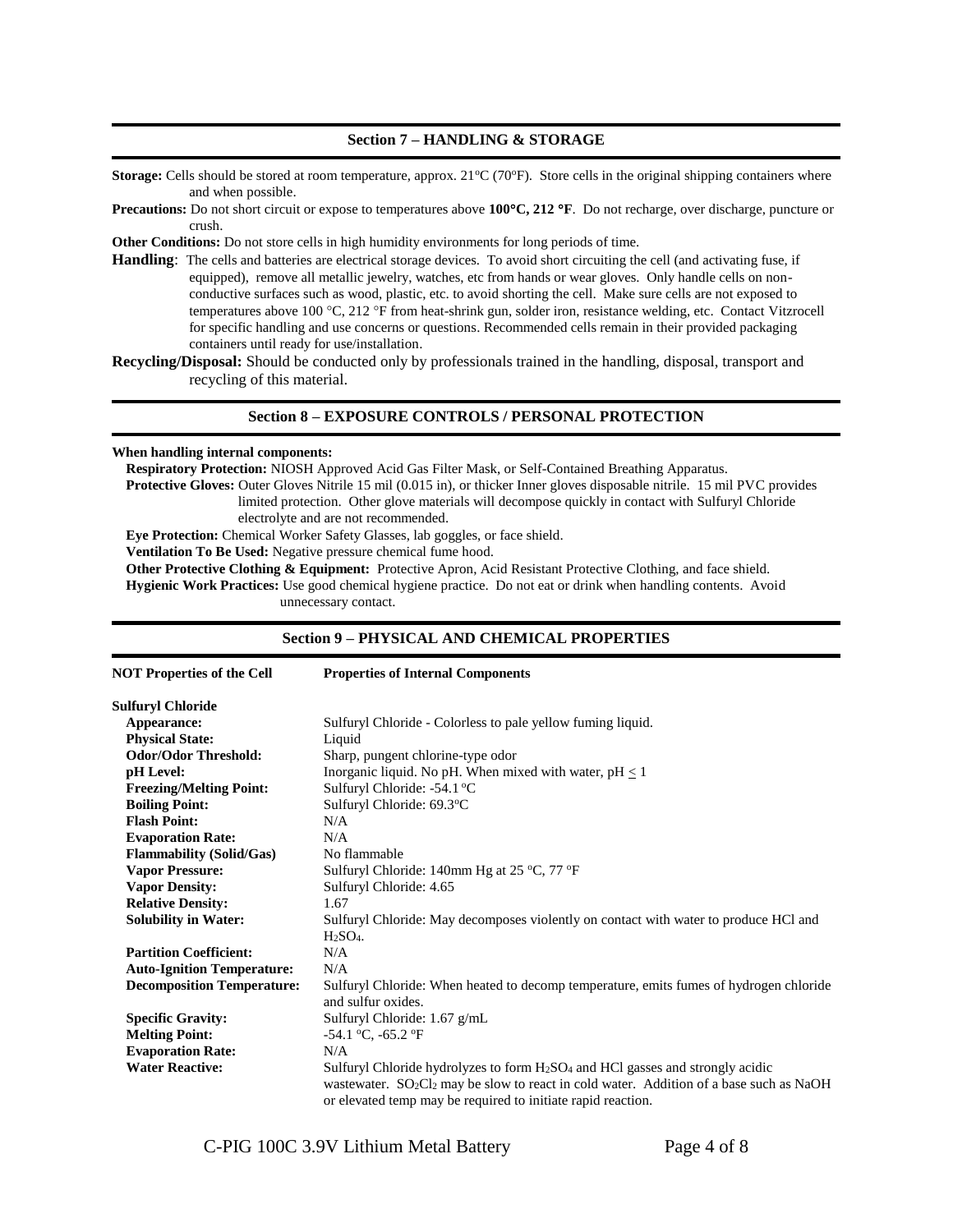| Lithium                           |                                                                                                                                                                |  |
|-----------------------------------|----------------------------------------------------------------------------------------------------------------------------------------------------------------|--|
| Appearance:                       | Lithium Metal – Soft silver – white metal. The metal turns yellow, brown, and then black                                                                       |  |
|                                   | upon exposure to moist air.                                                                                                                                    |  |
| <b>Physical State:</b>            | Solid                                                                                                                                                          |  |
| <b>Odor/Odor Threshold:</b>       | Lithium metal has no odor.                                                                                                                                     |  |
| pH Level:                         | NA                                                                                                                                                             |  |
| <b>Freezing/Melting Point:</b>    | Lithium Metal: $180.5 \text{ °C}$ or $365 \text{ °F}$                                                                                                          |  |
| <b>Boiling Point:</b>             | Lithium Metal: 1336 °C or 2437 °F. Auto Ignition in air varies based on conditions. Low<br>of 200 °C (392 °F) and High of 600 °C (1112 °F) have been reported. |  |
| <b>Flash Point:</b>               | NA.                                                                                                                                                            |  |
| <b>Evaporation Rate:</b>          | NA.                                                                                                                                                            |  |
| <b>Flammability (Solid/Gas):</b>  | Solid                                                                                                                                                          |  |
| <b>Vapor Pressure:</b>            | Lithium Metal: NA at 25 $^{\circ}$ C or 77 $^{\circ}$ F                                                                                                        |  |
| <b>Vapor Density:</b>             | Lithium Metal: NA at 25 $^{\circ}$ C or 77 $^{\circ}$ F                                                                                                        |  |
| <b>Relative Density:</b>          | $0.534$ g/ml                                                                                                                                                   |  |
| <b>Solubility in Water:</b>       | Lithium Metal: Decomposes violently on contact with water to produce flammable                                                                                 |  |
|                                   | hydrogen gas. Lithium may also ignite as a result of water contact.                                                                                            |  |
| <b>Partition Coefficient:</b>     | 100% Aqueous & Basic Lithium Hydroxide (LiOH).                                                                                                                 |  |
| <b>Auto-Ignition Temperature:</b> | 200 °C, 392 °F to 600 °C, 1112 °F                                                                                                                              |  |
| <b>Decomposition Temperature:</b> | <b>NA</b>                                                                                                                                                      |  |
| <b>Specific Gravity:</b>          | Lithium Metal: $0.543$ g / mL                                                                                                                                  |  |
| <b>Water Reactive:</b>            | Lithium Metal Reacts with water to form hydrogen gas, caustic Lithium Hydroxide, and<br>basic wastewater.                                                      |  |

# **Section 10 – STABILITY & REACTIVITY**

**Stability:** Stable

Conditions to Avoid: Temperatures in excess of 100 °C, 212 °F. High humidity for extended periods. Do not expose inner materials to water, flame or excessive heat.

**Incompatibility:** N/A

**Hazardous Decomposition Products:** Sulfur Dioxide (g), Hydrogen Chloride (g).

**Hazardous Polymerization:** Will not occur.

**Other:** N/A

# **Section 11 – TOXICOLOGICAL INFORMATION**

| <b>Acute Toxicity:</b><br><b>Sulfuryl Chloride</b> |                               |                                       |
|----------------------------------------------------|-------------------------------|---------------------------------------|
|                                                    | $LC_{50}$ (Inhalation):       | 59 - 242 ppm (rat 1-hr)               |
|                                                    | $LD50$ :                      | N/A                                   |
|                                                    | <b>Eye Effects:</b>           | Corrosive                             |
|                                                    | <b>Skin Effects:</b>          | Corrosive                             |
| Aluminum (III)<br><b>Chloride</b>                  |                               |                                       |
|                                                    | LD <sub>50</sub> Oral:        | 380 mg / kg (Rat)                     |
|                                                    | LD <sub>50</sub> Dermal:      | $2 g/kg$ (Rabbit)                     |
|                                                    | <b>Eye Effects:</b>           | Corrosive                             |
|                                                    | <b>Other Effects:</b>         | Corrosive                             |
| Gallium (III) Chloride                             | LCL <sub>0</sub> Inhalation:  | $316$ mg / m <sup>3</sup> / 3 h (Rat) |
|                                                    | LD <sub>50</sub> Intravenous: | $47 \text{ mg}$ / Kg (Rat)            |
|                                                    | <b>Eye Effects:</b>           | Corrosive                             |
|                                                    | <b>Other Effects:</b>         | Corrosive                             |
|                                                    | $LD_{50}$ Oral:               | $380 \text{ mg}$ / kg (Rat)           |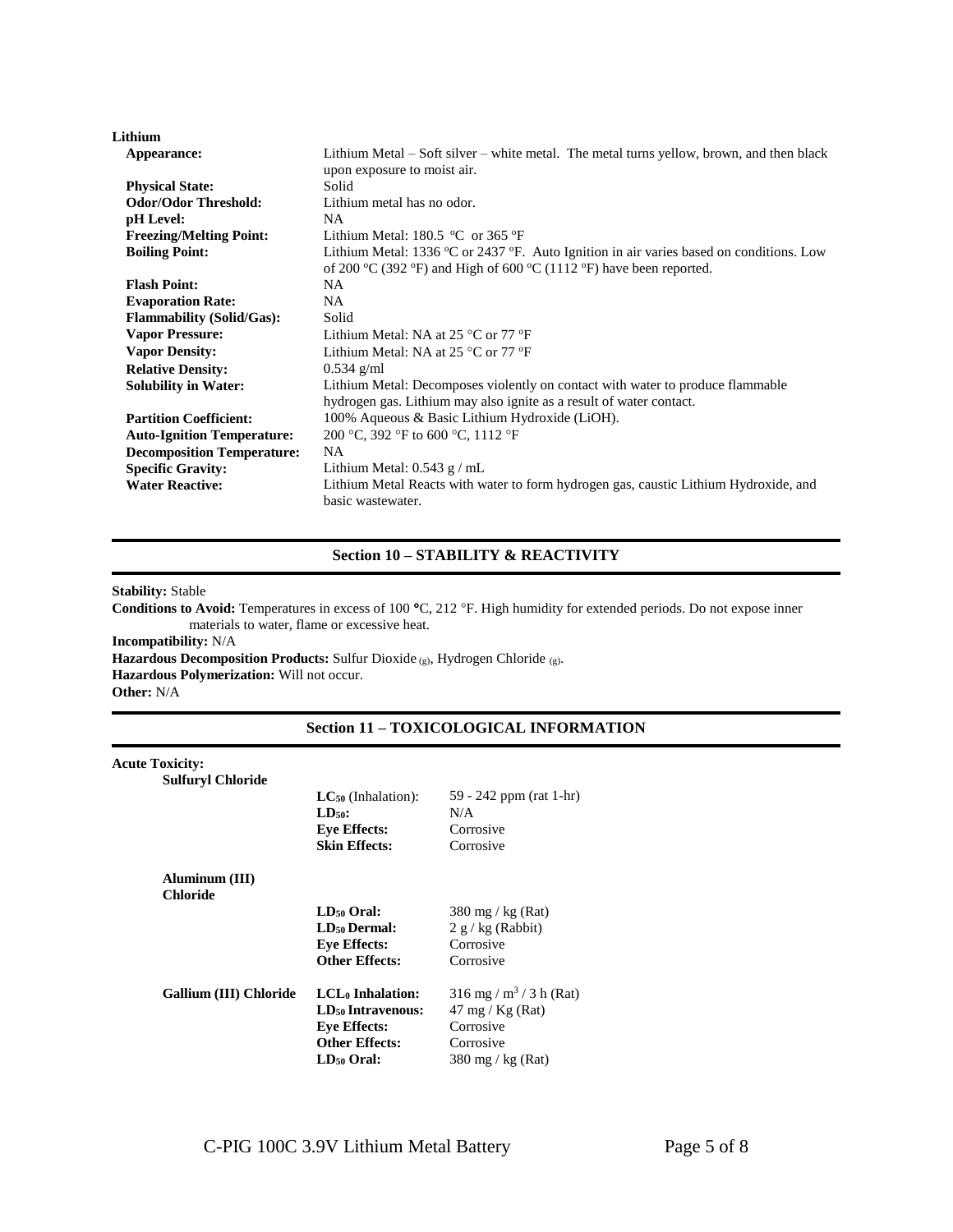## **Section 12 – ECOLOGICAL INFORMATION**

**Aquatic Toxicity:** Do not let internal components enter marine environments. Avoid releases into waterways, wastewater or groundwater. **Bioaccumulative potential**: None.

**Mobility in soil**: Unknown **Persistence and degradability:** Degrades to non-hazardous components.)

# **Section 13 – DISPOSAL CONSIDERATIONS**

**Proper Shipping Name:** Waste Lithium Metal Batteries **UN Number:** 3090 **Hazard Classification: Class 9 (Misc.) Packing Group:** II **Labels Required:** MISCELLANEOUS Hazard Class 9, HAZARDOUS WASTE **Waste Disposal Code:** D003 **Waste Management:** Vitzrocell Cells may be managed as universal waste, confirm with your local, state, or provincial regulators. **Other:** All lithium sulfuryl chloride batteries should be disposed of by a certified hazardous waste disposal facility. Contact Vitzrocell Technologies for recommended disposal facilities.

# **Section 14 – TRANSPORT INFORMATION**

#### **US DOT (per CFR 172.101) and IATA/ICAO**

**UN Testing Procedure**: UN Manual of Test and Criteria Chapter 38.3 Revision 4.0 – This product has been properly tested to ensure product is safe for all means of transport.

**Proper Shipping Name Per IATA:** Lithium Metal Batteries.

#### **UN Number:** UN 3090

Hazard Classification: Class 9 (Misc.) – See IATA 7.4.8 label specifications

#### **Packing Group:** II

Packing Instructions: IATA 968, 969, and 970 - To ensure safe transport, it is highly recommended all personnel involved with the packaging, marking, labeling and shipping of this material review these specific packaging procedures to reduce the possibility for an incident to occur while product is in transport. The repercussions of a Lithium Battery incident while in transport could be severe.

**Labels Required:** MISCELLANEOUS HAZARD CLASS 9 with tab to indicate proper shipping name and UN number (Lithium Metal Battery, UN 3090).

#### **Other Label Requirements:**

- 1. CARGO AIRCRAFT ONLY This label is required if operator or state regulations specify quantity of material exceeds or is deemed unacceptable for transport via passenger aircraft
- 2. Primary Lithium Batteries As required by the US DOT, an addition label using the design specifications listed in CFR 49 Part 173.185.b.5 must be applied to each shipping container to identify product as Primary Lithium Batteries.
- 3. Caution Label As required by IATA regulations, a caution label MUST be applied to each package identifying the enclosed product (Lithium Batteries) and the special procedure to be followed in the event that the package is damaged

**Emergency Services:** All shipments of hazardous materials MUST include a 24/7 contact number for use in the event of an emergency.

#### **Hazardous Materials Transport Instructional Materials:**

- 4. All personal who will package, label, mark and ship hazardous materials MUST be correctly trained with the below material in order to legally and safety transport hazardous materials.
- 5. IATA Dangerous Goods Regulations Most recent edition available. This document will provide the clearest understanding of handling hazardous materials shipping procedures, and is a MUST if your company will transport hazardous material via AIR.
- 6. USDOT CFR 49 Parts 100 185 covers all methods of hazardous material transport with the USA.
- 7. Additional research may be required due to specific procedures required by individual operators (carriers) and states (Countries).

C-PIG 100C 3.9V Lithium Metal Battery Page 6 of 8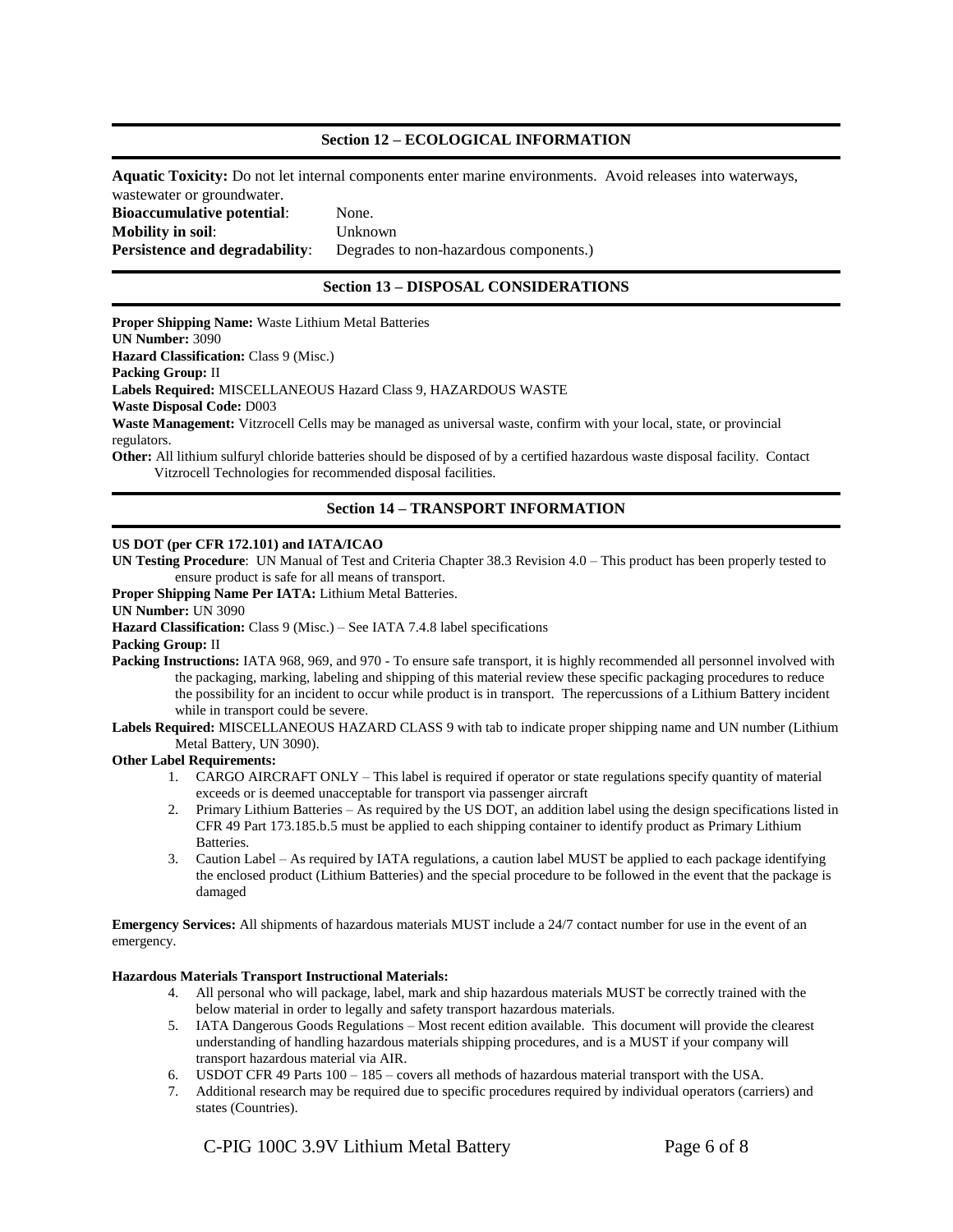# **Section 15 – REGULATORY INFORMATION**

**OSHA Status:** The internal component (Sulfuryl Chloride) is hazardous under the criteria of the Federal OSHA Hazard Communication Standard 29 CFR 1920.1200.

# **Section 16 – OTHER INFORMATION**

#### **Lithium Battery Safety**

With proper use and handling, lithium batteries have demonstrated an excellent safety record. The success and wide use of lithium batteries is partially due to the fact that they contain more energy per unit weight than conventional batteries. However, the same properties that result in a high energy density also contribute to potential hazards if the energy is released at a fastuncontrolled rate. In recognition of the high-energy content of lithium systems, safety has been incorporated into the design and manufacture of all Vitzrocell cells and batteries. However, abuse or mishandling of lithium batteries can result in hazardous conditions. The information provided here is intended to give users some guidelines to safe handling and use of lithium batteries.

#### **Battery Abuse**

In general, the conditions that cause damage to cells and batteries that jeopardize safety are: summarized on the label of each battery. These conditions include:

- Exposure to External Heat Sources
- Short Circuit
- Charging
- Forced Over discharge
- Excessive heating or incineration
- Crush, puncture or disassembly
- Very rough handling or high shock and vibration could also result in cell damage.

#### **Battery Handling and Inspection Guidelines**

The most frequent forms of cell abuse can easily be identified and controlled in the workplace. It is our experience that inadvertent short circuits are one of the largest single causes of field failures. Problems associated with shorting as well as other hazardous conditions can be greatly reduced by observing the following guidelines:

- Cover all metal work surfaces with an insulating material.
- The work area should be clean and free of sharp objects that could puncture the insulating sleeve on each battery.
- Never remove the shrink-wrap from a cell or battery pack.
- All persons handling cells should remove jewelry items such as rings, wristwatches, pendants, etc., that could come in contact with the battery terminals.
- If batteries are removed from their original packages for inspection, they should be neatly arranged to preclude shorting.
- Batteries should be transported in plastic trays set on pushcarts. This will reduce the chances of batteries being dropped on the floor, causing physical damage.
- All inspection tools (calipers, rulers, etc.) should be made from non-conductive materials, or covered with a nonconductive tape.
- Batteries should be inspected for physical damage. Batteries with dented cases or terminal caps should be inspected for electrolyte leakage. Electrolyte leaks typically have a sharp chlorine and/or sulfur odor, and leaking areas may form white/yellow crystals or solids. If any are noted, the battery should be disposed of in the proper manner.

#### **Battery Storage**

Batteries should be stored in their original containers. Store batteries in a well ventilated, cool, dry area. Store batteries in an isolated area, away from combustible materials. Never stack heavy objects on top of boxes containing lithium batteries to preclude crushing or puncturing the battery case.

#### **Handling During Product Assembly**

All personnel handling batteries should wear appropriate protective equipment such as safety glasses.

- Do not solder wires or tabs directly to the battery. Only solder to the leads welded to the cell by the manufacturer.
- Never touch a cell case directly with a hot soldering iron. Heat sinks should be used when soldering to the tabs, and contact with the solder tabs should be limited to a few seconds.
- Cells should not be forced into (or out of) battery holders or housings. This could deform the cell causing an internal short circuit, or fracturing the glass to metal hermetic seal, causing an electrolyte leak.